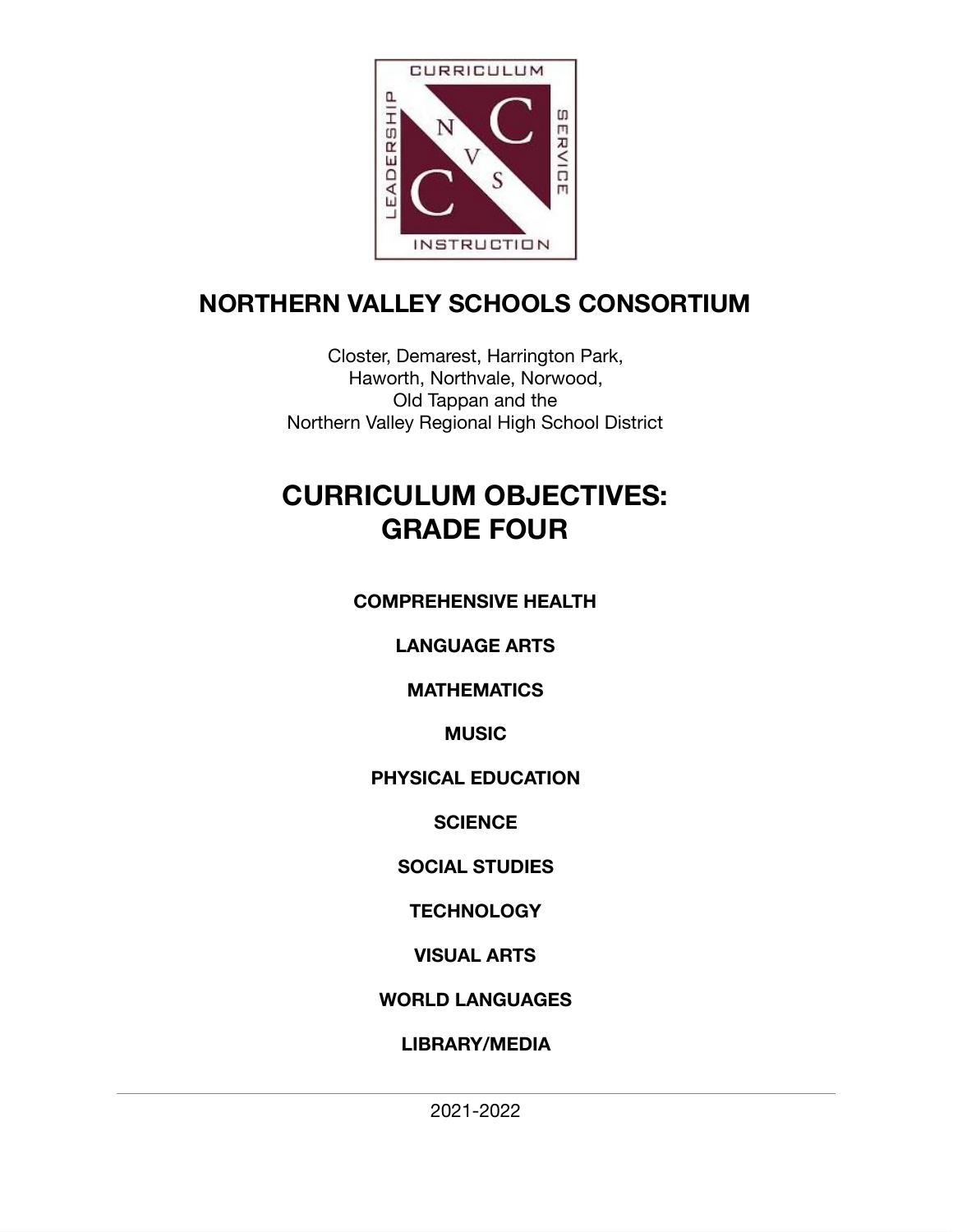# **NORTHERN VALLEY SCHOOLS CONSORTIUM ADMINISTRATORS**

|  | Mr. Vincent McHale, Superintendent |
|--|------------------------------------|
|  |                                    |

Mr. Michael Fox, Superintendent Demarest

Dr. Adam Fried, Superintendent Harrington Park

Dr. Peter Hughes, Superintendent Haworth

Mr. Michael Pinajian, Superintendent Northvale

Mr. Kevin Ulmer, Superintendent Norwood

Dr. Danielle Da Giau, Superintendent Cold Tappan

Mr. James Santana, Superintendent Northern Valley Regional

Ms. Kathleen O'Flynn, Director Northern Valley Office of

Closter

High School District

Curriculum and Instruction

This document was prepared by the Northern Valley Office of Curriculum and Instruction.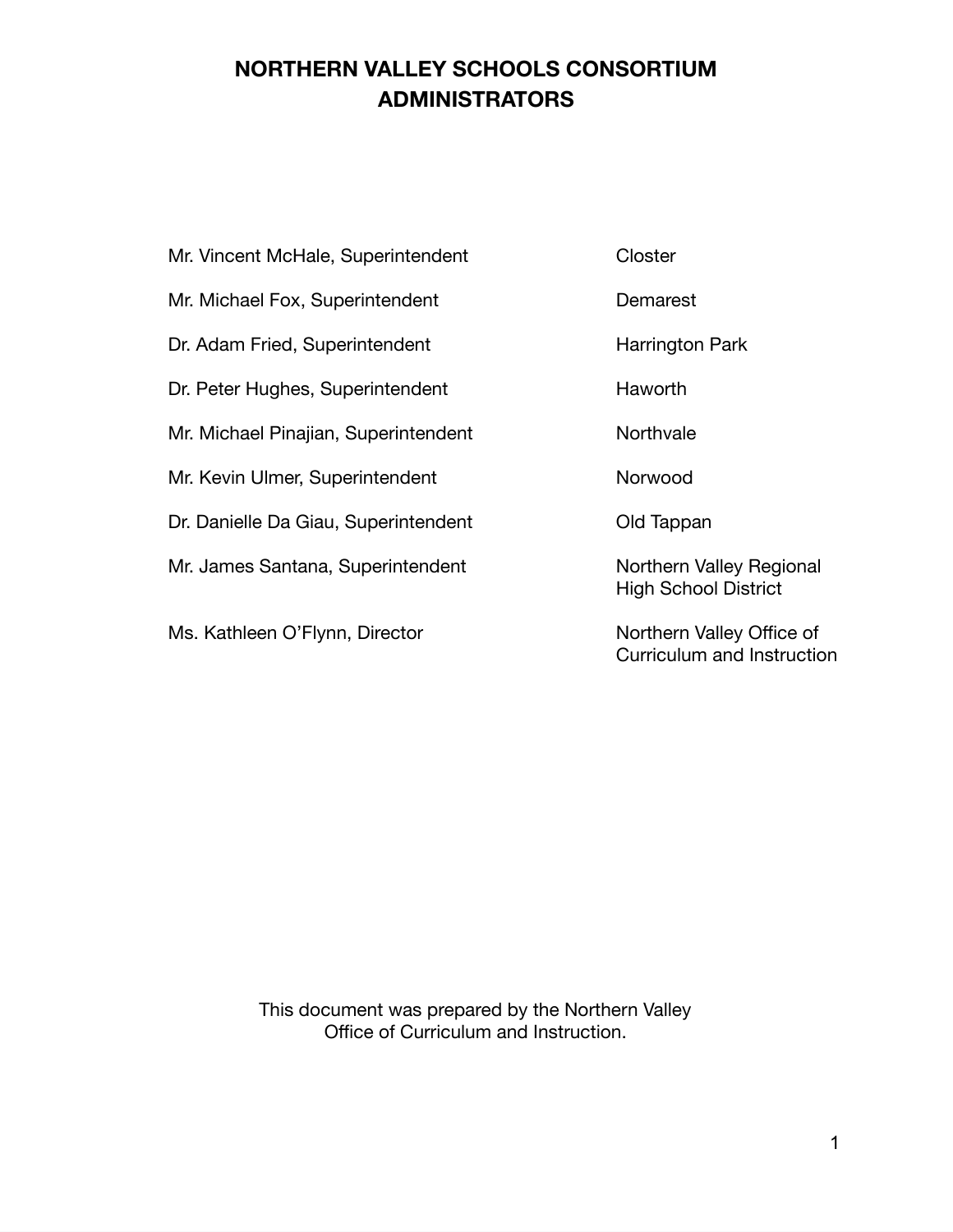# **TABLE OF CONTENTS**

| Comprehensive Health      |                |  |
|---------------------------|----------------|--|
| Language Arts             | 4              |  |
| <b>Mathematics</b>        | $\overline{7}$ |  |
| <b>Music</b>              | 8              |  |
| <b>Physical Education</b> | 10             |  |
| Science                   | 11             |  |
| <b>Social Studies</b>     | 13             |  |
| Technology                | 15             |  |
| <b>Visual Arts</b>        | 16             |  |
| <b>World Languages</b>    | 17             |  |
| Library/Media             | 18             |  |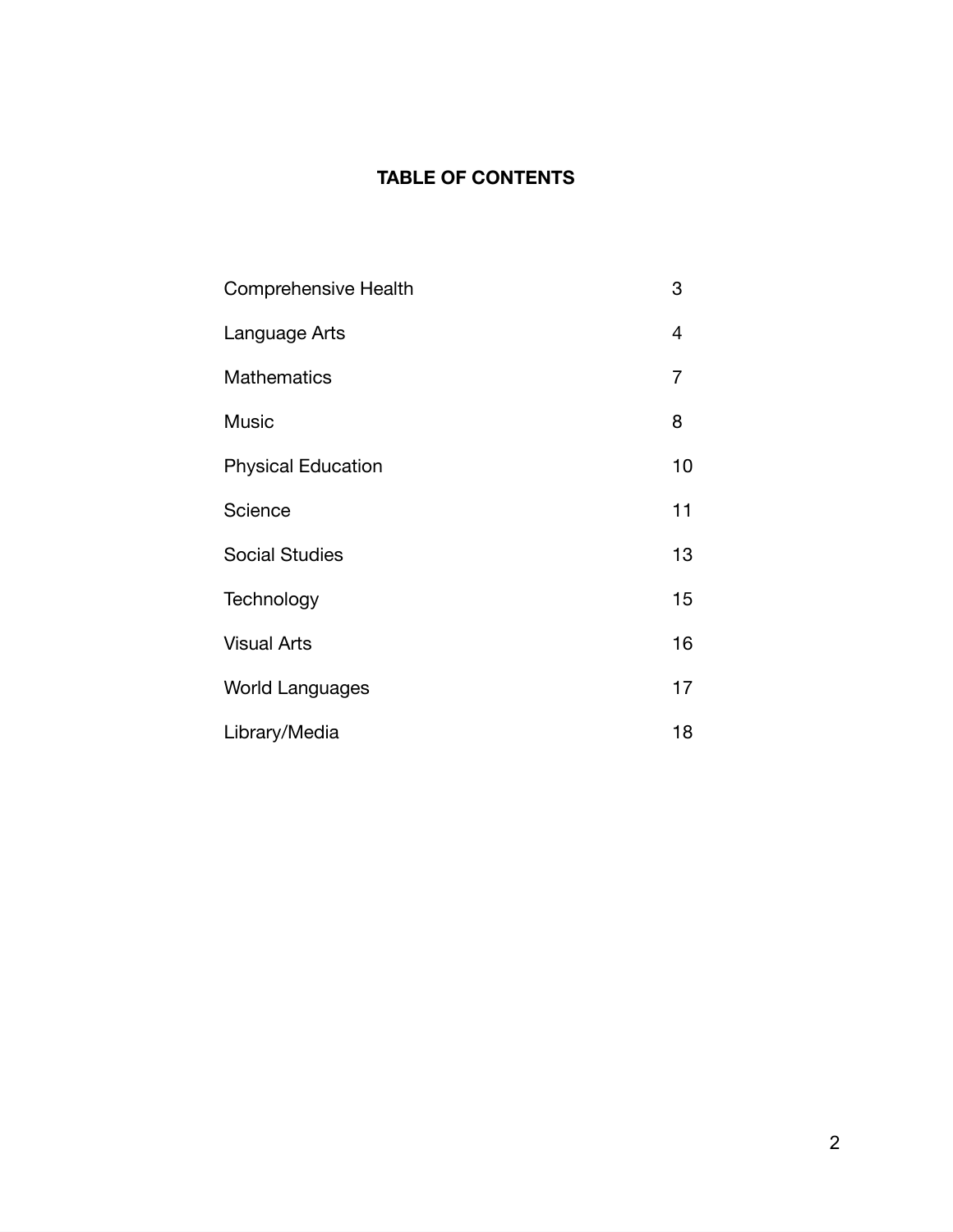# **COMPREHENSIVE HEALTH**

# **WELLNESS**

All students will acquire health promotion concepts. Students will be able to:

- Analyze the importance of health choices and behavior on wellness.
- Describe the structure and function of human body systems. (See Science Curriculum Guide for specifications)
- Analyze factors that contribute to healthy, social, emotional, and intellectual growth and uniqueness.
- Classify foods by food group, food source, nutritional content, and nutritional value.
- Interpret food product labels.
- Describe the importance of the early detection of diseases and health conditions.
- Discuss how a balanced diet provides energy, lowers the risk of disease, helps to maintain a healthy weight, and supports overall wellness.
- Investigate how the use of universal precautions, sanitation and waste disposal, proper food handling and storage, and environmental controls help to prevent diseases and health conditions.
- Discuss ways to maintain and improve mental health.
- Describe the importance of personal actions to prevent the spreading of disease (covering coughs, hand washing, etc.)
- Compare and contrast the characteristics of safe and unsafe situations and develop strategies to reduce the risk of injuries at home, school, the Internet and the community.
- Describe and demonstrate simple first aid procedures, including the assessment of choking and breathing, the control of bleeding, and the care of minor wounds and burns.
- Explain that abuse can take several forms, including verbal, emotional, sexual, and physical, and identify ways to get help should abuse be suspect.
- Discuss how culture, peers, and the media impact the way individuals communicate and express emotions, and how emotions can affect communications, choices and behaviors.
- Distinguish among conflict, violence, vandalism, harassment, and bullying and discuss factors that contribute to each.
- Act out strategies to prevent, reduce, or mediate conflict.
- Analyze the causes of stress and demonstrate ways to deal with stressful situations.
- Explain and demonstrate ways to cope with rejection, loss, and separation.

# **INTEGRATED SKILLS**

All students will develop and use personal and interpersonal skills to support a healthy, active lifestyle. Students will be able to:

- Discuss health information with peers.
- Explain how to use the decision making process to make healthy choices.
- Use effective communication skills when responding to conflict.
- Develop a personal health goal and track progress.
- Describe ways to support the achievement of health goals.
- Understand when health related decisions can be made personally or with the help of others.
- Describe how family, peers, community, media and culture impact thinking related to health and wellness.
- Discuss character traits and core ethical values such as trustworthiness, responsibility, respect, caring, empathy, attitude, fairness, and good citizenship.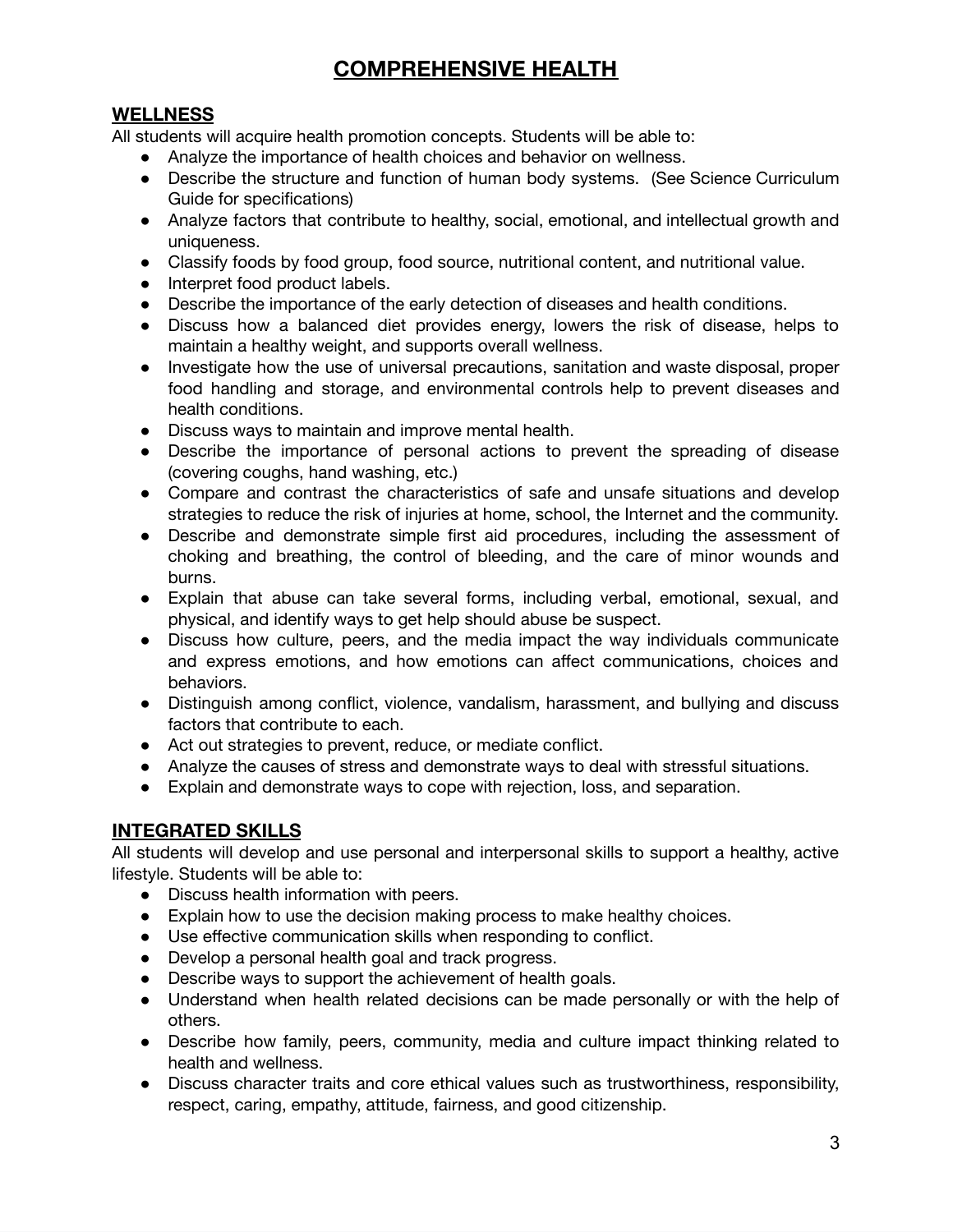- Discuss laws and regulations created to enhance wellness.
- Participate in a school or community services activity and discuss how helping others impacts personal and community wellness.
- List health services and resources available in the community.
- Understand when to get help for a health concern.

#### **DRUGS AND MEDICINE**

All students will acquire knowledge about alcohol, tobacco, other drugs and medicines and apply these concepts to support a healthy, active lifestyle. Students will be able to:

- Distinguish between over-the-counter and prescription medicines.
- Identify commonly used medicines and discuss why they are used.
- Discuss the importance of taking medicines as ordered, not sharing medicines with others, and reporting any side effects to a trusted adult.
- Explain why it is illegal to use or possess certain drugs/substances.
- Explain that brain damage, lung damage, and death can occur from inhaling certain substances, such as solvents, propellants, and medicinal gases.
- Compare long and short term effects of tobacco and alcohol.
- Discuss signs that a person might have a problem with the use of alcohol, tobacco, and other drugs.
- Identify where individuals with a substance abuse problem can get help.
- Differentiate among drug use, abuse, and misuse.
- Describe how advertising, peers, and adults influence children and teenagers to try alcohol, tobacco, and other drugs.

## **HUMAN RELATIONSHIPS AND SEXUALITY**

All students will acquire knowledge about physical, social, and emotional aspects of human relationships and sexuality and apply these concepts to support a healthy, active lifestyle. Students will be able to:

- Compare and contrast different kinds of families and discuss how families can share love, values and traditions, provide emotional support, and set boundaries and limits.
- Evaluate ways that families adjust to changes in the nature or structure of the family.
- Evaluate how culture and tradition influence personal and family development.
- Describe the physical, social, and emotional changes occurring at puberty.
- Discuss why puberty begins and ends at different ages for different people.
- Explain that after fertilization, cells divide to create a fetus/embryo that grows and develops inside the uterus during pregnancy.
- Explain how a mother's health directly impacts the development of a fetus.



#### **Reading Literature**

#### **Student objectives (outcomes):**

Students will be able to:

- develop identities as readers with good habits within a Reading Workshop community.
- make inferences and support them with text evidence.
- develop and revise theories in their books.
- work with partners to develop ideas about their books.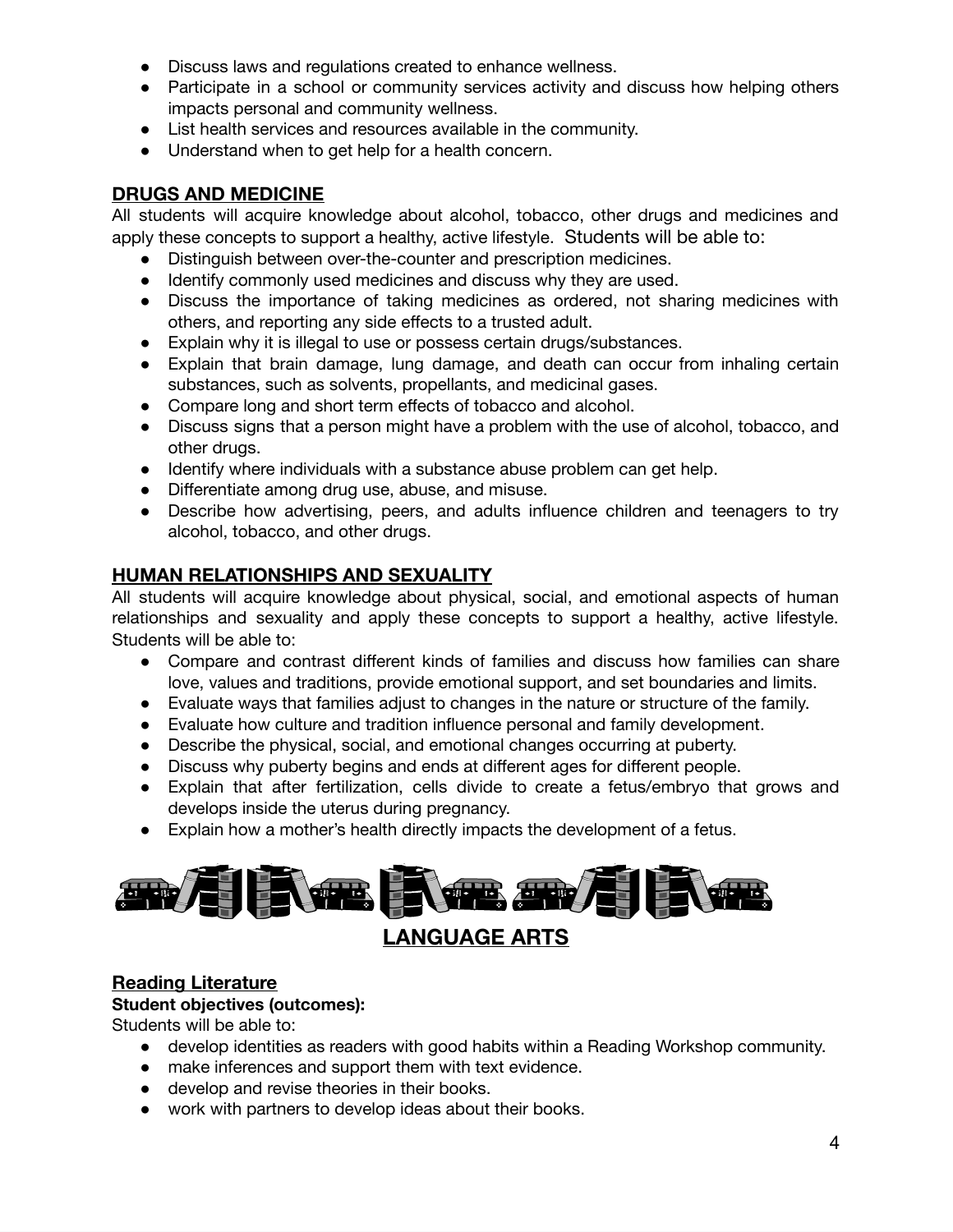● use various structures to write about their thinking in stories.

# **Essential Question(s):**

- How do readers learn about the world through non-narrative texts?
- Why do readers read?
- How do readers construct meaning?
- How do readers build stamina and independence to interpret character ideas in their books?
- How do readers build ideas through reading with partners and groups about a text?

# **Reading Informational**

## **Student objectives (outcomes):**

Students will be able to:

- refer to details and examples in a text when explaining what the text says explicitly and drawing inferences from the text
- determine main ideas of a text and explain how it is supported by the key details
- summarize a text
- explain events, procedures, ideas, or concepts in a historical, scientific, or technical text
- determine the meaning of general academic and domain-specific words or phrases in a text relevant to grade appropriate topic or subject area
- describe overall structure of events, ideas, concepts, or information in a text or part of a text
- compare and contrast firsthand and secondhand account of the same event or topic; describe the differences in the information provided
- interpret information presented visually, orally, or quantitatively and explain how the information contributes to an understanding of the text in which it appears
- explain how an author uses reasons and evidence to support particular points in a text
- research and integrate information from two or more texts on the same topic in order to write or speak about the subject knowledgeably
- read and comprehend grade level informational texts

# **Essential Question(s):**

- Why do readers read?
- How do readers construct meaning?
- How do readers build stamina and independence to interpret character ideas in their books?
- How do readers build ideas through reading with partners and groups about a text?
- How do readers learn about the world through non-narrative texts?

# **Writing – Informative/Explanatory**

# **Student objectives (outcomes):**

Students will be able to:

- Analyze exemplar informative writing pieces
- Analyze Mentor Texts
- Use graphic organizers to plan
- Use proper conventions of English
- Reflect on the writing process
- Engage and orient the reader by establishing a context
- Engage the reader with an entertaining lead
- Construct an effective paragraph including an introduction, details, and a conclusion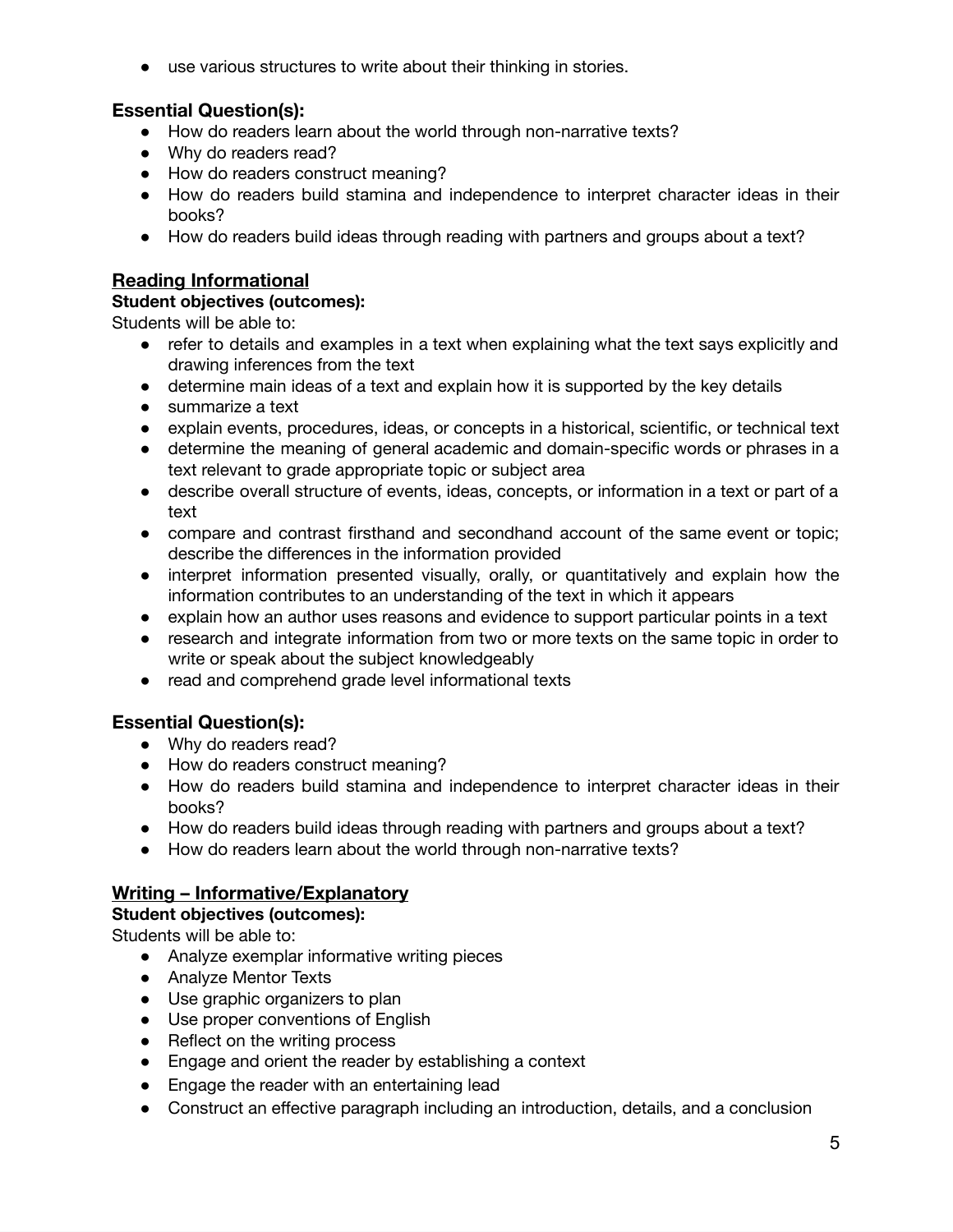- Organize an event sequence that unfolds naturally and logically
- Transition from one idea to the next by using appropriate words and phrases
- Use figurative language to aid in description
- Describe ideas by using sensory and specific language
- Revise and edit intentionally to improve writing
- Generate ideas to develop topic
- Revise writing with a partner or self-editing checklists
- Distinguish between editing and revising
- Use rubric to improve and reflect on writing.

# **Essential Question(s):**

- How do writers present important information in an organized way to teach others?
- How do writers write long about their ideas with organization and text evidence?

# **Writing Narrative**

## **Student objectives (outcomes):**

Students will be able to:

- Analyze exemplar narratives
- Analyze Mentor Texts
- Use graphic organizers to plan story
- Use proper conventions of English
- Reflect on the writing process
- Engage and orient the reader by establishing a context
- Engage the reader with a story hook
- Introduce a narrator and/or characters
- Organize an event sequence that unfolds naturally and logically
- Use narrative techniques effectively to develop experiences, events, and/or characters
- Transition from one idea to the next by using appropriate words and phrases
- Use figurative language to aid in description
- Describe ideas by using sensory and specific language
- Write a conclusion that brings the story events to a meaningful close
- Clearly convey a conflict and a resolution to the conflict
- Revise and edit intentionally to improve writing
- Generate ideas to develop topic
- Revise writing with a partner or self-editing checklists
- Distinguish between editing and revising
- Use rubric to improve and reflect on writing

# **Essential Question(s):**

- What stories do writers tell?
- How can writers write well-developed, descriptive and detailed stories about important moments that engage the reader?
- What makes an effective story?
- How can writers engage a reader with stories?
- What essential human qualities do my stories illustrate?
- What can I learn from other people's experiences?
- How can I use my own experiences to teach others?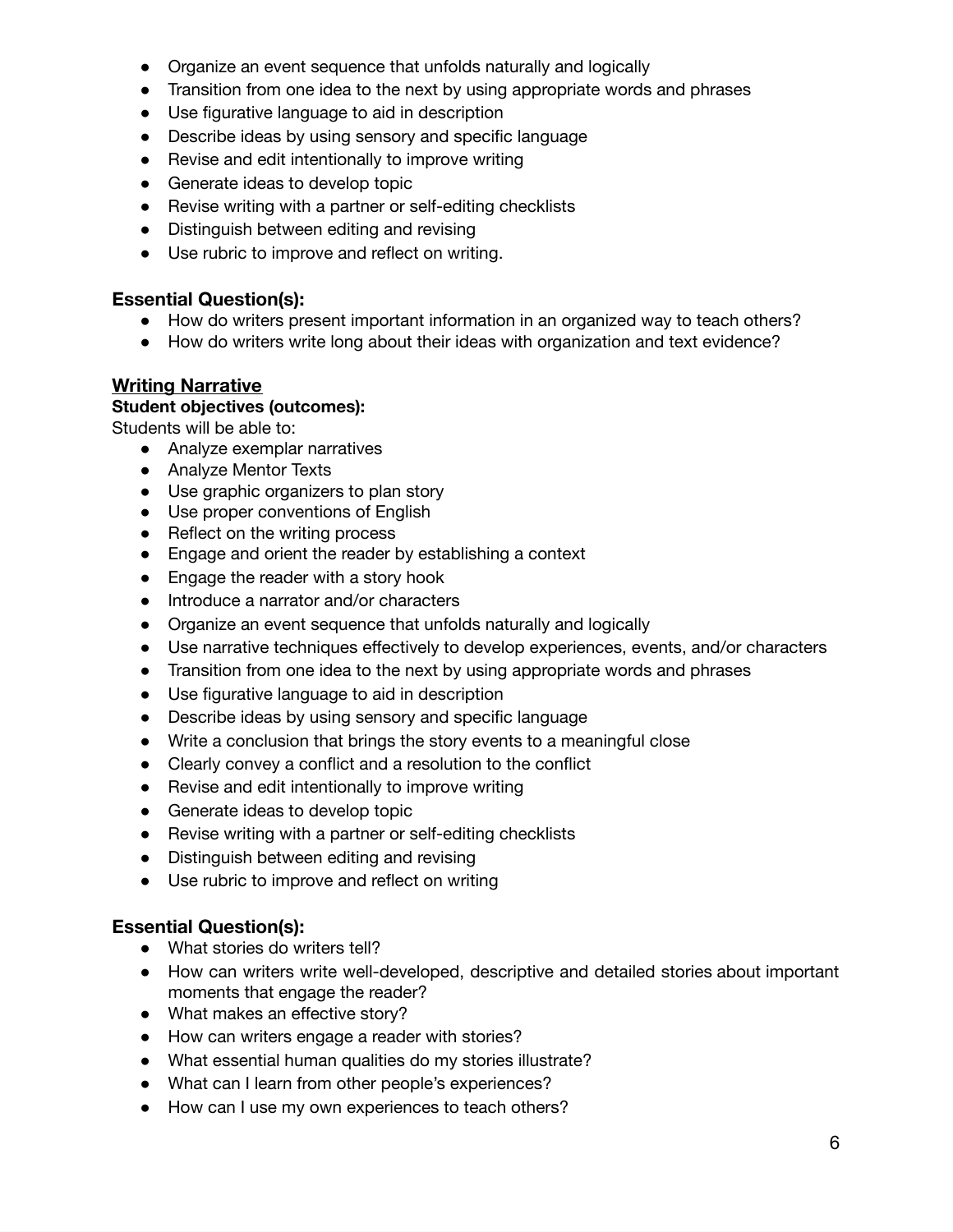● How can I use reader feedback to make my writing more powerful?

# **Writing Opinion**

#### **Student objectives (outcomes):**

Students will be able to:

- develop an argument and defend it with evidence
- determine credibility of sources
- analyze mentor texts
- generate ideas, draft, revise, edit, share, conference, and publish argumentative pieces
- determine the purpose of an introduction and conclusion
- develop arguments using Claim, Proof, Reason structure

## **Essential Question(s):**

- What makes a good argument?
- What is the best type of evidence to argue a point?
- How can research be used to support or enhance an argument?
- What is my own point of view?
- How can I use the experiences of others to enhance my argument?



# **MATHEMATICS**

#### **Operations and Algebraic Thinking**

- Use the four operations with whole numbers to solve problems.
- Gain familiarity with factors and multiples.
- Generate and analyze patterns.

# **Number and Operations in Base Ten**

- Generalize place value understanding for multi-digit whole numbers.
- Use place value understanding and properties of operations to perform multi-digit arithmetic.

#### **Number and Operations - Fractions**

- Extend understanding of fraction equivalence and ordering.
- Build fractions from unit fractions by applying and extending previous understandings of operations on whole numbers.
- Understand decimal notation for fractions, and compare decimal fractions.

#### **Measurement and Data**

- Solve problems involving measurement and conversion of measurements from a larger unit to a smaller unit.
- Represent and interpret data.
- Geometric measurement: understand concepts of angle and measure angles.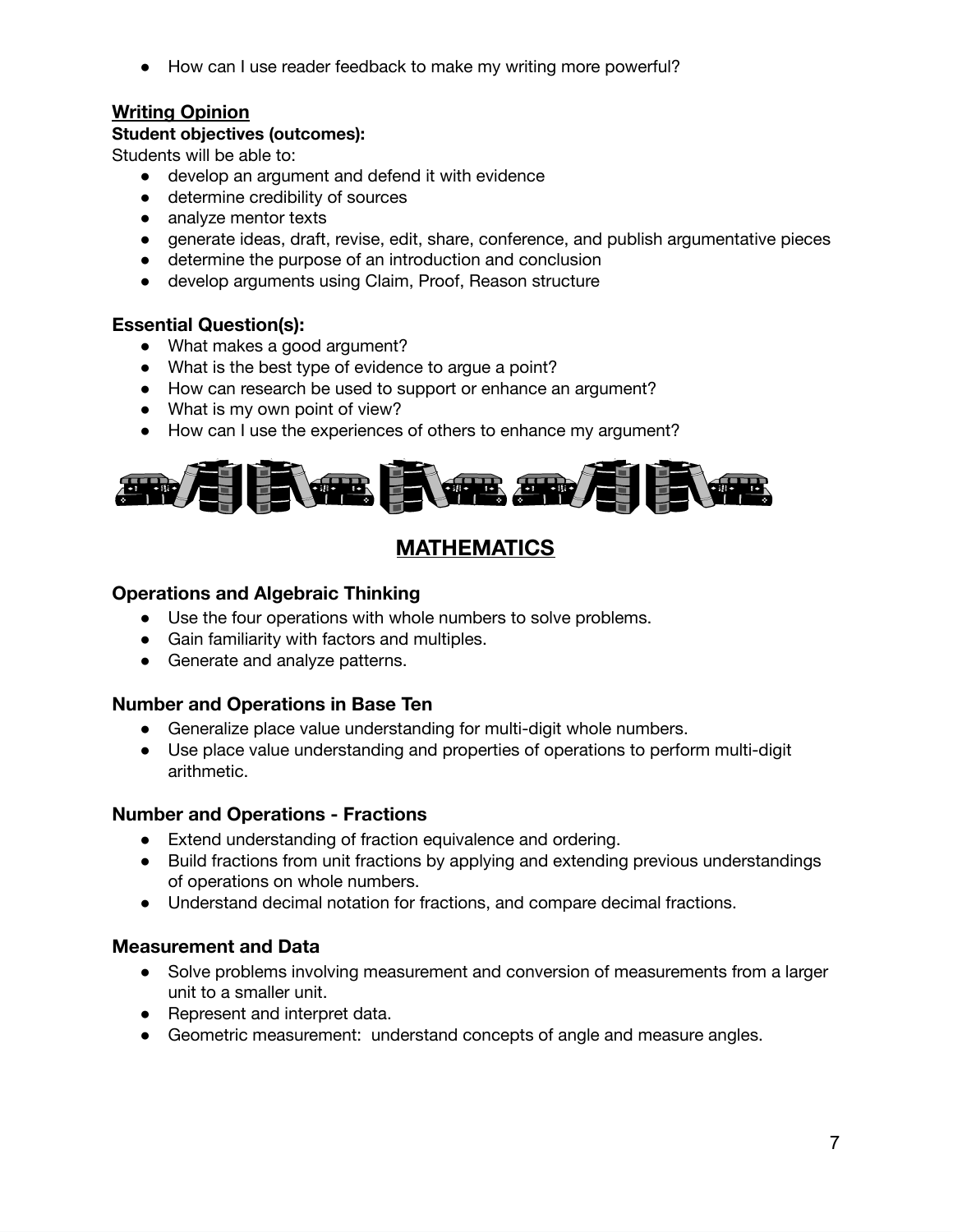# **Geometry**

● Draw and identify lines and angles, and classify shapes by properties of their lines and angles.

## **Entering Expected Skills:**

- **●** Multiplication Facts Fluency
- **●** Place value concepts
- **●** Knowledge of \$ and rulers
- **●** Addition and multiplication properties
- **●** Unit/benchmark fractions
- **●** Coin recognition
- How to write money using dollar symbol and decimal point

#### **Mathematical Practices for Grades 3-8**

- 1. Make sense of problems and persevere in solving them.
- 2. Reason abstractly and quantitatively
- 3. Construct viable arguments and critique the reasoning of others.
- 4. Model with mathematics.
- 5. Use appropriate tools strategically.
- 6. Attend to precision.
- 7. Look for and make use of structure.
- 8. Look for and express regularity in repeated reasoning.



# **General Music**

#### **Performance**

- Perform works of art that have a utilitarian purpose, including improvisation.
- Perform works of art that places an emphasis on structural arrangement.
- Demonstrate how the elements of music are used to achieve balance in composition.
- Demonstrate musical elements in response to aural prompts and printed scores.
- Sing independently and in groups in one or more parts.

#### **Reading and Notation**

- Read music from progressively complex notation, including mixed meters, compound meters, and the grand staff.
- Demonstrate knowledge of basic concepts of music.

#### **Listening and Responding**

- Employ basic, discipline-specific arts terminology to categorize works of dance, music, according to established classifications
- Make informed aesthetic responses to artworks based on structural arrangement and personal, cultural, and historical points of view
- Demonstrate how art communicates ideas about personal and social values and is inspired by an individual's imagination and frame of reference.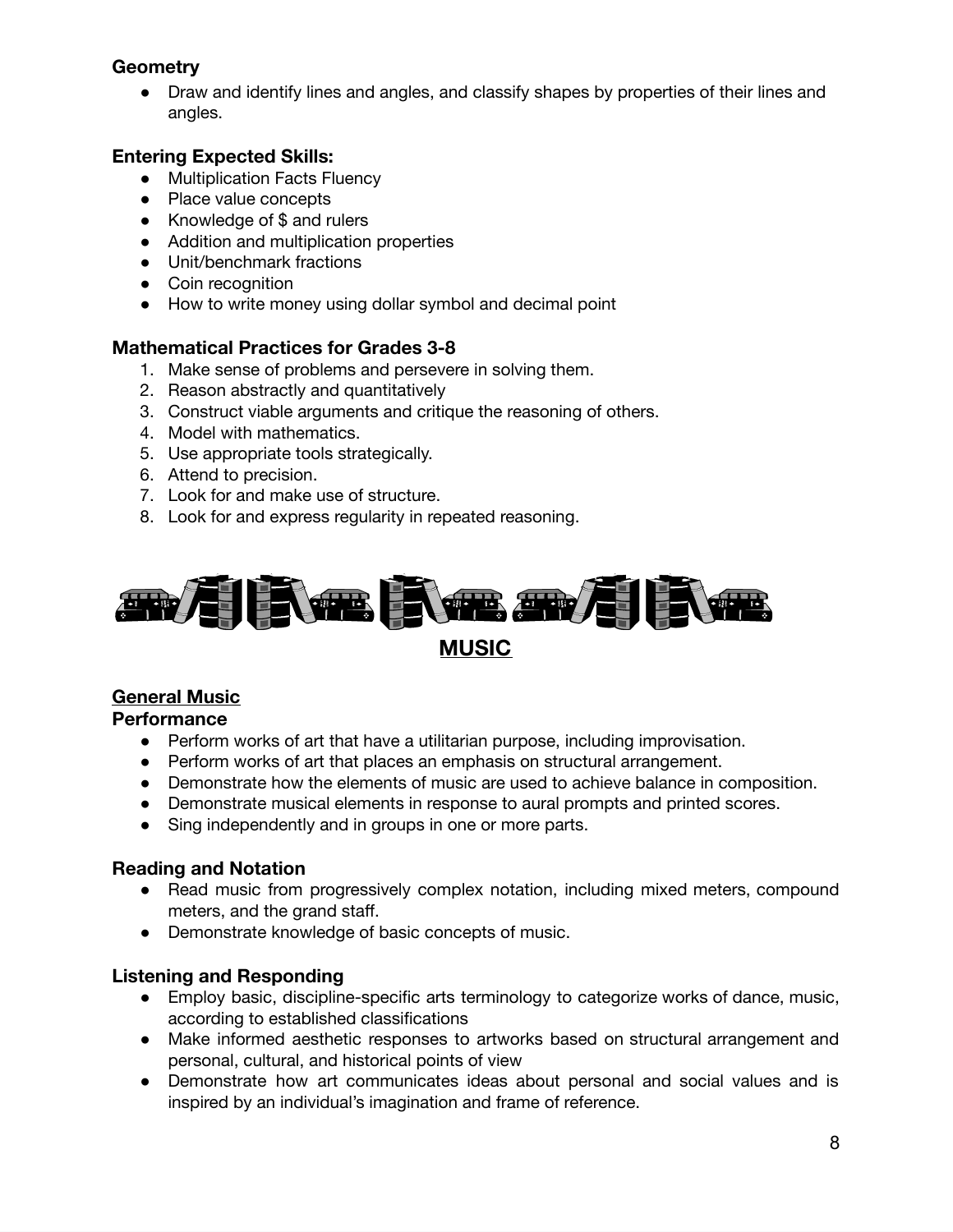# **Critiquing**

- Identify criteria for evaluating performances.
- Use evaluative tools for self-assessment.
- Use appropriate music terminology to express fact and opinion regarding a work of music.
- Define technical proficiency and analyze how artists apply the elements.
- Performance
- Consider the context for the creation and of the work when assessing works of dance, music, theatre and visual art. What is the purpose, who is the intended audience?

## **History and Culture**

- Recognize works of dance, music, theatre, and visual arts as a reflection of societal values and beliefs.
- Relate common artistic elements that define distinctive genres in music.
- Determine the impact of significant contributions of individual artists from diverse cultures throughout history.

## **Connections**

● Make connections between music and real life experiences.

# **Grade 4 Instrumental Music**

#### **Performance**

- Perform works of art that have a utilitarian purpose, including improvisation.
- Perform works of art that places an emphasis on structural arrangement.
- Demonstrate how the elements of music are used to achieve balance in composition.
- Demonstrate musical elements in response to aural prompts and printed scores.

#### **Reading and Notation**

- Read music from progressively complex notation, including mixed meters, compound meters, and the grand staff.
- Demonstrate knowledge of basic concepts of music.

# **Listening and Responding**

- Incorporate personal life experience into an aesthetic response about an artwork.
- Communicate ideas about the social and personal value of music.

# **Critiquing**

- Use appropriate music terminology to express fact and opinion regarding a work of music.
- Critique performances based on the elements of music and technical proficiency.
- Identify and differentiate among basic formal music structures.
- Listen to and analyze recorded lessons, rehearsals, and performances using digital tools, and media-rich resources to enhance musical knowledge.

#### **History and culture**

- Recognize chronology that exists in all music and hypothetically, how the arts have impacted world culture.
- Compare and contrast the contributions of musical artists from an historical period and evaluate feelings.

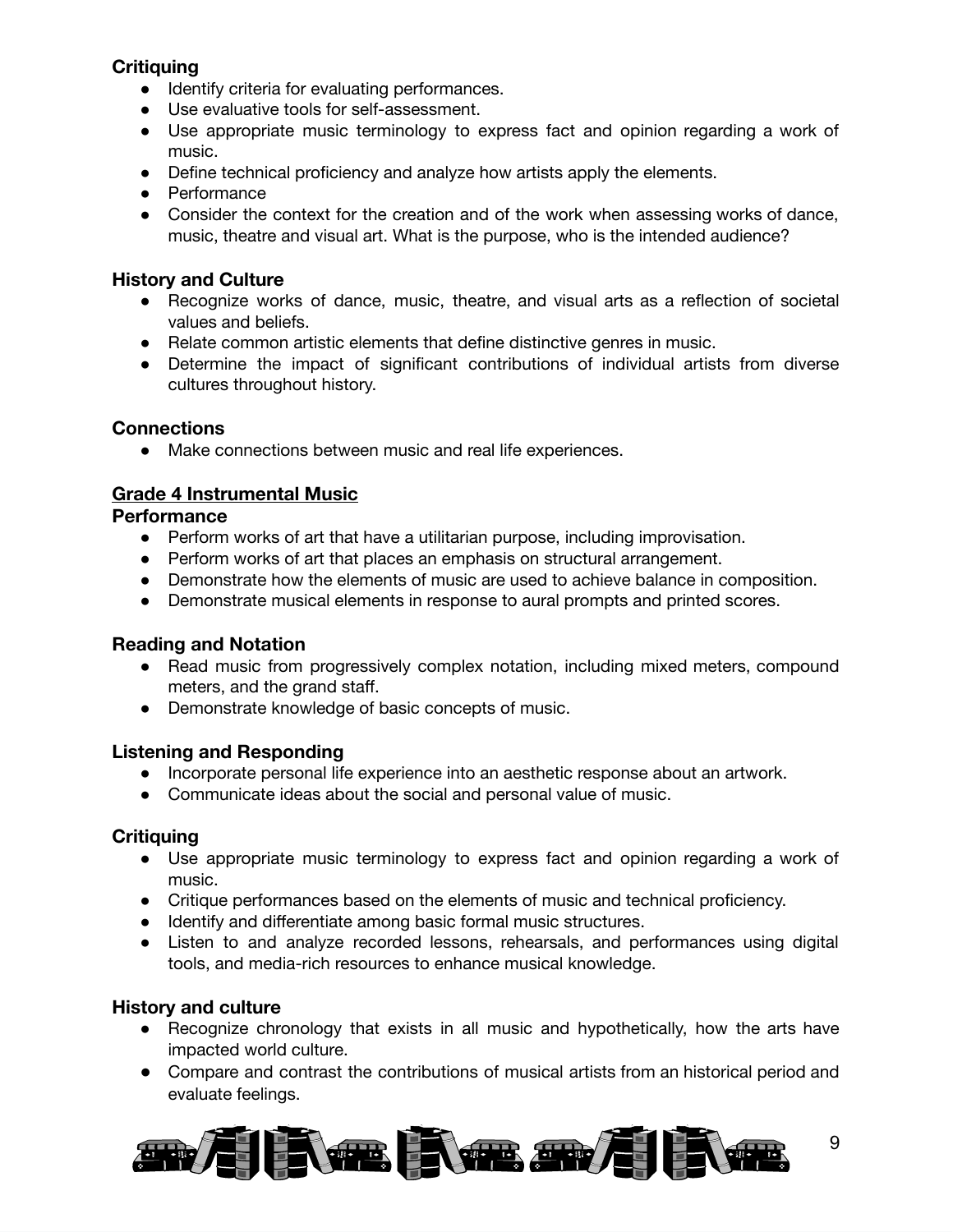# **PHYSICAL EDUCATION**

# **A. Basic Movement Skills and Concepts**

- Explain and demonstrate locomotor skills using appropriate form:
	- Walk, run, jump, hop, gallop, skip, slide, leap, chase, flee, dodge, and animal movements
- Demonstrate non-manipulative skills:
	- Turn, twist, roll, balance, transfer weight, jump, land, stretch, curl, and climb
- Participate in manipulative skills:
	- Throw, catch, collect, kick, punt, dribble, volley
	- (Optional equipment used: rope, wand, hoops, scoops, parachutes, bean bags, pins, balls, ribbons/scarves, darts, deck rings, frisbee, balloons, hippity hops, sponges, foam paddles, plastic containers, striking equipment, jump bands, paddles, and foxtails)
- Use body management skills and demonstrate control when moving in relation to others, objects, and boundaries in personal and general space.
- Explain and demonstrate movement sequences, individually and with others, in response to various tempos, rhythms, and musical styles.
- Correct movement errors in response to feedback and explain how the change improves performance.

## **B. Team Sports**

- Summarize the characteristics of good sportsmanship and demonstrate appropriate behavior as both a player and an observer.
- Apply specific rules and procedures during physical activity and explain how they contribute to a safe active environment.
- Explain and demonstrate the use of basic offensive and defensive strategies. (i.e. player positioning, faking, dodging, creating open areas, and defending space).
- Acknowledge individual contributions of team members.
- Choose appropriate ways to motivate and celebrate accomplishments as a team.

# **C. Individual Sports/Recreational Games/Lifetime Activities**

- Summarize the characteristics of good sportsmanship and demonstrate appropriate behavior as both a player and an observer.
- Apply specific rules and procedures during physical activity and explain how they contribute to a safe active environment.
- Explain and demonstrate the use of basic offensive and defensive strategies.
- Choose appropriate ways to motivate and celebrate accomplishments.

# **D. Fitness and Physical Activity**

- Employ health related fitness.
- Demonstrate skill related fitness.
- Develop a health related fitness goal and track progress using health/fitness indicators (sweating, heart rate, heavy breathing, use of technology).
- Determine the physical, social, emotional, and intellectual benefits of regular physical activity.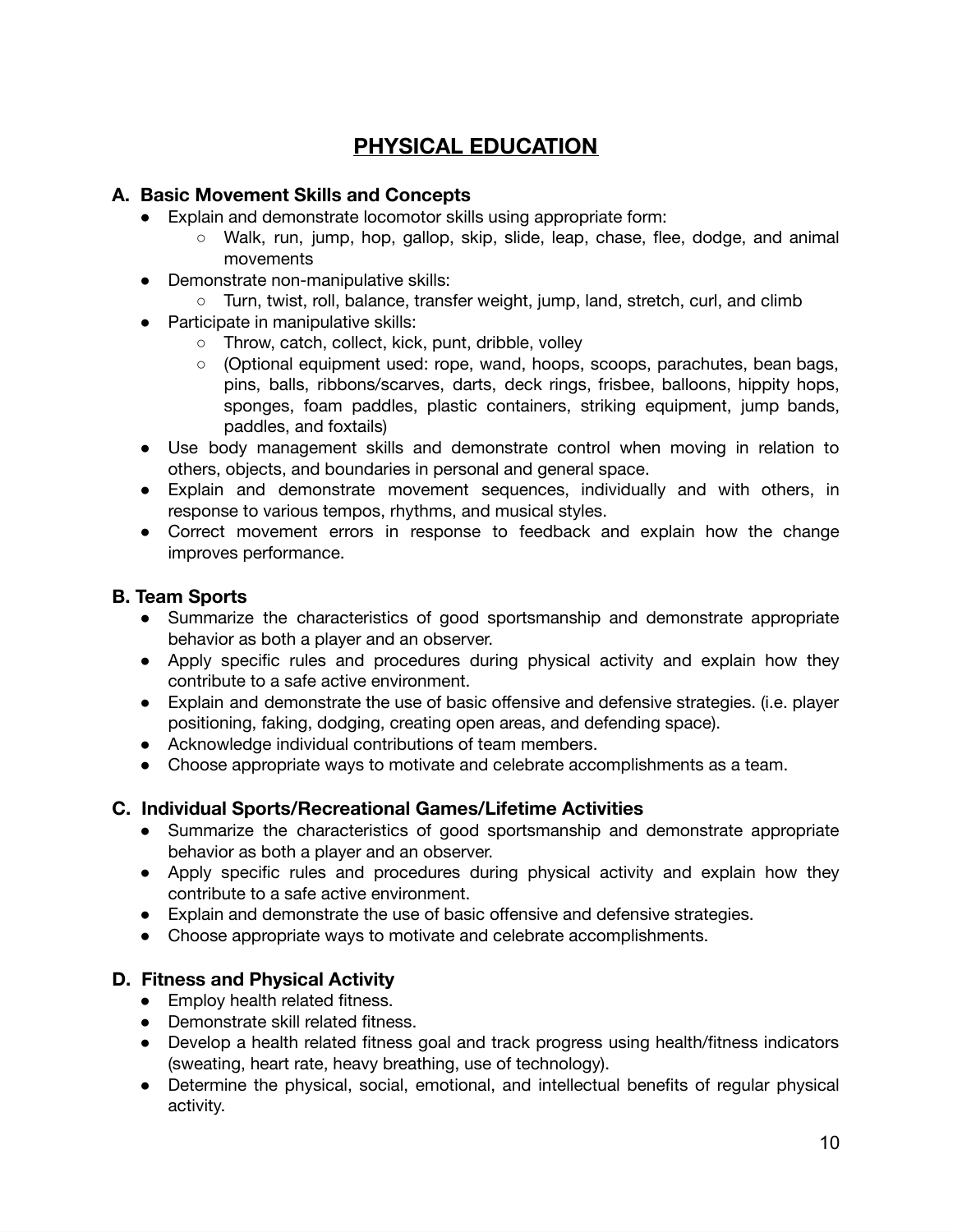- Discuss and describe personal fitness factors:
- Apply specific rules and procedures during physical activity and explain how they contribute to a safe active environment.

## **E. Project Adventure (Optional Enrichment)**

- Participate in modified/cooperative games and initiative activities.
- Summarize the characteristics of good sportsmanship.
- Apply specific rules and procedures during physical activity and explain how they contribute to a safe active environment.

#### **F. Guided Discovery (Optional Enrichment)**

● Apply specific rules and procedures during physical activity and explain how they contribute to a safe active environment.

#### **Attitudes and Values**

- 1. Demonstrate positive feelings toward safety in physical education.
- 2. Demonstrate good sportsmanship.
- 3. Demonstrate positive attitude and behaviors toward self and others in physical education.
- 4. Appreciate physical activities for creating an avenue of self-expression.
- 5. Demonstrate a knowledge of rules, which enhances the success of the activity.
- 6. Understand the importance of maintaining physical fitness.
- 7. Appreciate physical activity for promoting mental and physical well-being.



**SCIENCE**

#### **Unit 1: Weathering and Erosion**

In this unit of study, students develop understandings of the effects of weathering and the rate of erosion by water, ice, wind, or vegetation. The crosscutting concepts of patterns and cause and effect are called out as organizing concepts. Students demonstrate grade-appropriate proficiency in planning and carrying out investigations and constructing explanations. Students are also expected to use these practices to demonstrate understanding of the core ideas.

This unit is based on 4-ESS2-1 and 4-ESS1-1.

#### **Unit 2: Earth Processes**

In this unit of study, students apply their knowledge of natural Earth processes to generate and compare multiple solutions to reduce the impacts of natural Earth processes on humans. In order to describe patterns of Earth's features, students analyze and interpret data from maps. The crosscutting concepts of patterns, cause and effect, and the influence of engineering, technology, and science on society and the natural world are called out as organizing concepts for these disciplinary core ideas. Students are expected to demonstrate grade-appropriate proficiency in planning and carrying out investigations, analyzing and interpreting data, and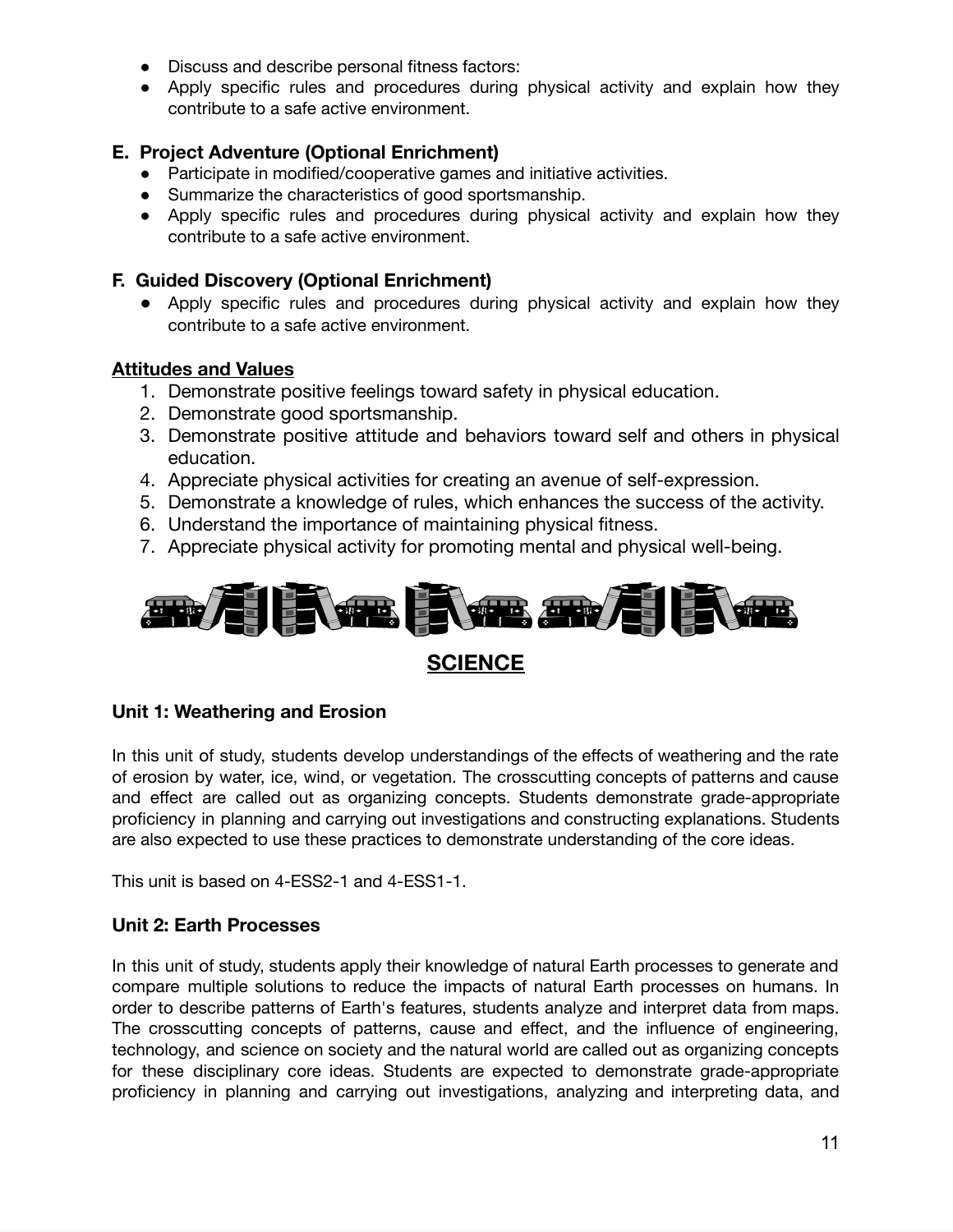constructing explanations and designing solutions. Students are also expected to use these practices to demonstrate understanding of the core ideas.

This unit is based on 4-ESS2-2, 4-ESS3-2, 3-5-ETS1-2, and 3-5-ETS1-3.

### **Unit 3: Structure and Function**

In this unit of study, students develop an understanding that plants and animals have internal and external structures that function to support survival, growth, behavior, and reproduction. The crosscutting concepts of systems and system models are called out as organizing concepts for this disciplinary core idea. Students are expected to demonstrate grade-appropriate proficiency in engaging in argument from evidence. Students are also expected to use this practice to demonstrate understanding of the core idea.

This unit is based on 4-LS1-1.

#### **Unit 4: Transfer of Energy**

In this unit of study, fourth-grade students develop an understanding that energy can be transferred from place to place by sound, light, heat, and electrical currents. Students also obtain and combine information to describe that energy and fuels are derived from natural resources and that their uses affect the environment. The crosscutting concepts of cause and effect, energy and matter, and the interdependence of science, engineering, and technology, and influence of science, engineering, and technology on society and the natural world are called out as organizing concepts for these disciplinary core ideas. Students are expected to demonstrate grade-appropriate proficiency in planning and carrying out investigations and obtaining, evaluating, and communicating information. Students are also expected to use these practices to demonstrate understanding of the core ideas.

This unit is based on 4-PS3-2 and 4-ESS3-1.

#### **Unit 5: Force and Motion**

In this unit of study, students are able to use evidence to construct an explanation of the relationship between the speed of an object and the energy of that object, and are expected to develop an understanding that energy can be transferred from object to object through collisions. The crosscutting concept of energy and matter is called out as an organizing concept. Students are expected to demonstrate grade-appropriate proficiency in asking questions, defining problems, and constructing explanations, and designing solutions. Students are also expected to use these practices to demonstrate understanding of the core ideas.

This unit is based on 4-PS3-1 and 4-PS3-3.

#### **Unit 6: Using Engineering Design with Force and Motion Systems**

In this unit of study, students use evidence to construct an explanation of the relationship between the speed of an object and the energy of that object. Students develop an understanding that energy can be transferred from place to place by sound, light, heat, and electrical currents or from objects through collisions. They apply their understanding of energy to design, test, and refine a device that converts energy from one form to another. The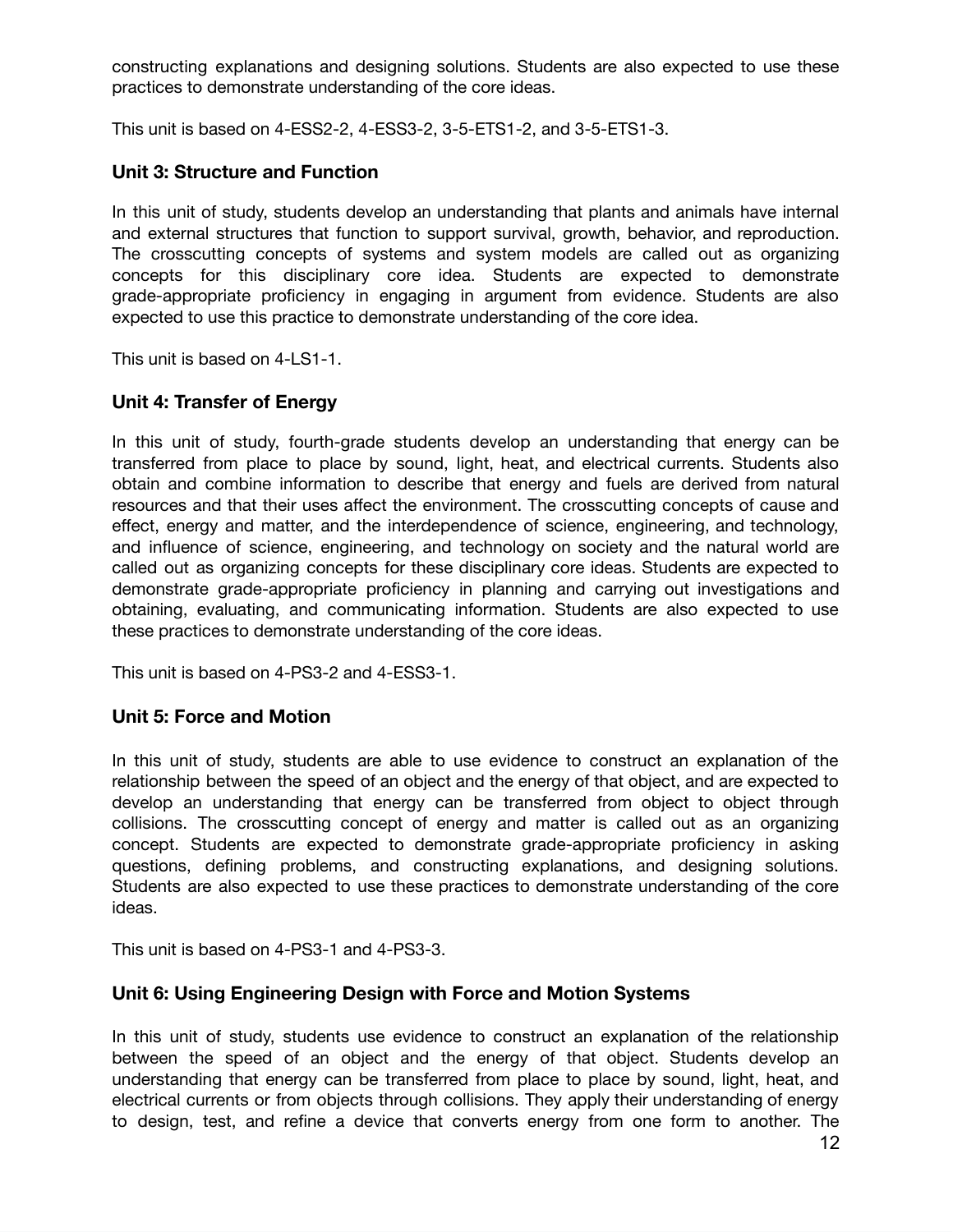crosscutting concepts of energy and matter and the influence of engineering, technology, and science on society and the natural world are called out as organizing concepts for these disciplinary core ideas. Students are expected to demonstrate grade-appropriate proficiency in asking questions and defining problems, planning and carrying out investigations, constructing explanations, and designing solutions. Students are also expected to use these practices to demonstrate their understanding of the core ideas.

This unit is based on 4-PS3-4, 3-5-ETS1-1, 3-5-ETS1-2, and 3-5-ETS1-3.

# **Unit 7: Waves and Information**

In this unit of study, students use a model of waves to describe patterns of waves in terms of amplitude and wavelength and to show that waves can cause objects to move. The crosscutting concepts of patterns; interdependence of science, engineering, and technology; and influence of engineering, technology, and science on society and the natural world are called out as organizing concepts for these disciplinary core ideas. Students demonstrate grade-appropriate proficiency in developing and using models, planning and carrying out investigations, and constructing explanations, and designing solutions. Students are also expected to use these practices to demonstrate their understanding of the core ideas.

This unit is based on 4-PS4-1, 4-PS4-3, 3-5-ETS1-2, and 3-5-ETS1-3.



# **SOCIAL STUDIES**

# **Civics, Government, Human Rights**

# **Students will be able to:**

- Explain how fundamental rights guaranteed by the U.S. Constitution and the Bill of Rights (i.e. freedom of expression, freedom of religion, the right to vote, and the right to due process) contribute to the continuation and improvement of American democracy.
- Explain how the U.S. Government is organized and how the U.S. Constitution defines and limits the power of government.
- Compare and contrast the roles and responsibilities of the three branches of the national government.
- Compare and contrast how government functions at the community, county, state, and national levels; the services provided (i.e. roads/highway maintenance), and the impact of policy decisions made at each level.
- Communicate with students from various countries about common issues and possible solutions.

# **Geography, People, and the Environment**

#### **Students will be able to:**

- Identify the major world regions (i.e. Europe, Middle East, South America, Africa).
- Explain how to determine time zones and locations using latitude and longitude.
- Compare and contrast characteristics of regions in the U.S.
- Identify the states and state capitals of the U.S.
- Explain how geographic conditions can help us to understand cultural differences.
- Compare and contrast how science and technology have affected the environment.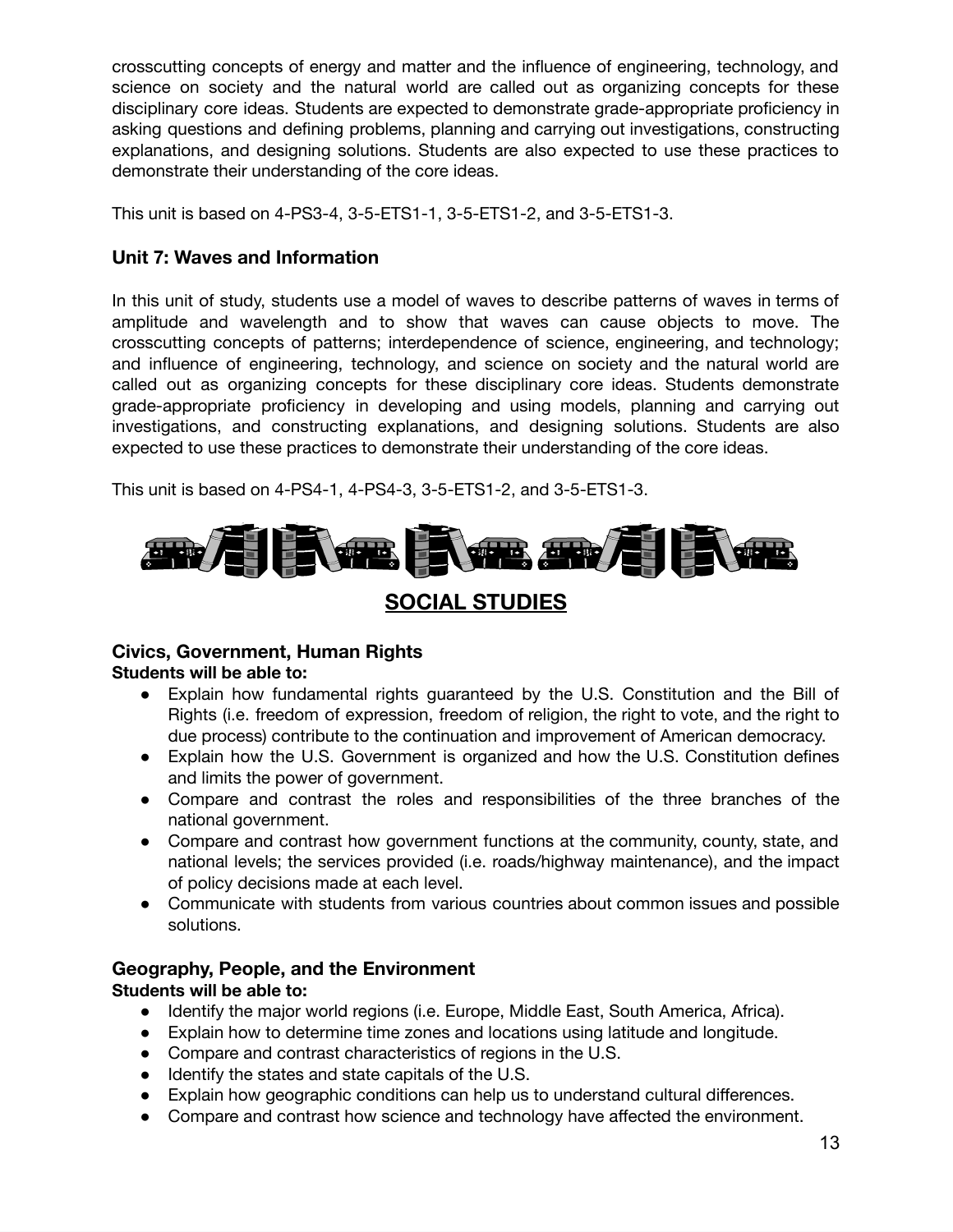- Identify and describe the actions taken to address the effect of science and technology on the environment.
- Plan a project to inform others about environmental issues and propose possible solutions. (i.e. fossil fuels) \*\*\*Language Arts link: persuasive writing

#### **Economics, Innovation, and Technology Students will be able to:**

- Understand that opportunity is a factor in determining costs and in making decisions.
- Analyze the role of the government in regulating the production of goods and services.
- Explain how importing and exporting affects global trade.
- Illustrate how markets and events affect production, distribution, and consumption of goods and services. (i.e. impact weather has on produce prices)
- Explain "debt" and "investment".
- Recognize the importance of long-term goals of financial decision making within the school community.
- Evaluate the impact of ideas, inventions, and other contributions of prominent figures that lived in New Jersey and the United States. \*\*\*Language Arts link: biographies
- Describe the qualities of entrepreneurs in a capitalistic society. (i.e. Bill Gates, Oprah Winfrey, Thomas Edison) \*\*\*Language Arts link: biographies
- Describe the development of different transportation systems over time.
- Explain how changes in transportation have affected the economy in the U.S.
- Develop and implement a group plan to address an economic issue impacting children (i.e. work with student council or PTO)

# **History, Culture, and Perspectives**

## **Students will be able to:**

- Determine the impact of European colonization on Native American populations, including the Lenni Lenape of New Jersey.
- Describe how the influence of Native American groups, including the Lenni Lenape culture, is manifested in different regions of New Jersey.
- Explain how key events led to the creation of the U.S. and the state of New Jersey.
- Relate key historical documents (i.e. Declaration of Independence, U.S. Constitution, and the Bill of Rights (to present day government and citizenship.
- Explore key historical figures in the American Revolution. (i.e. George Washington, Benjamin Franklin, and Thomas Jefferson)
- Explain the role Governor William Livingston played in the development of the New Jersey government.
- Determine the significance of New Jersey's role in the American Revolution.
- Identify actions that are unfair or discriminatory, such as bullying and propose solutions to address such actions.
- Describe and explain the political, economic and social contributions of LGBTQ+ individuals and persons with disabilities.



**TECHNOLOGY**

**K - 4 Objectives**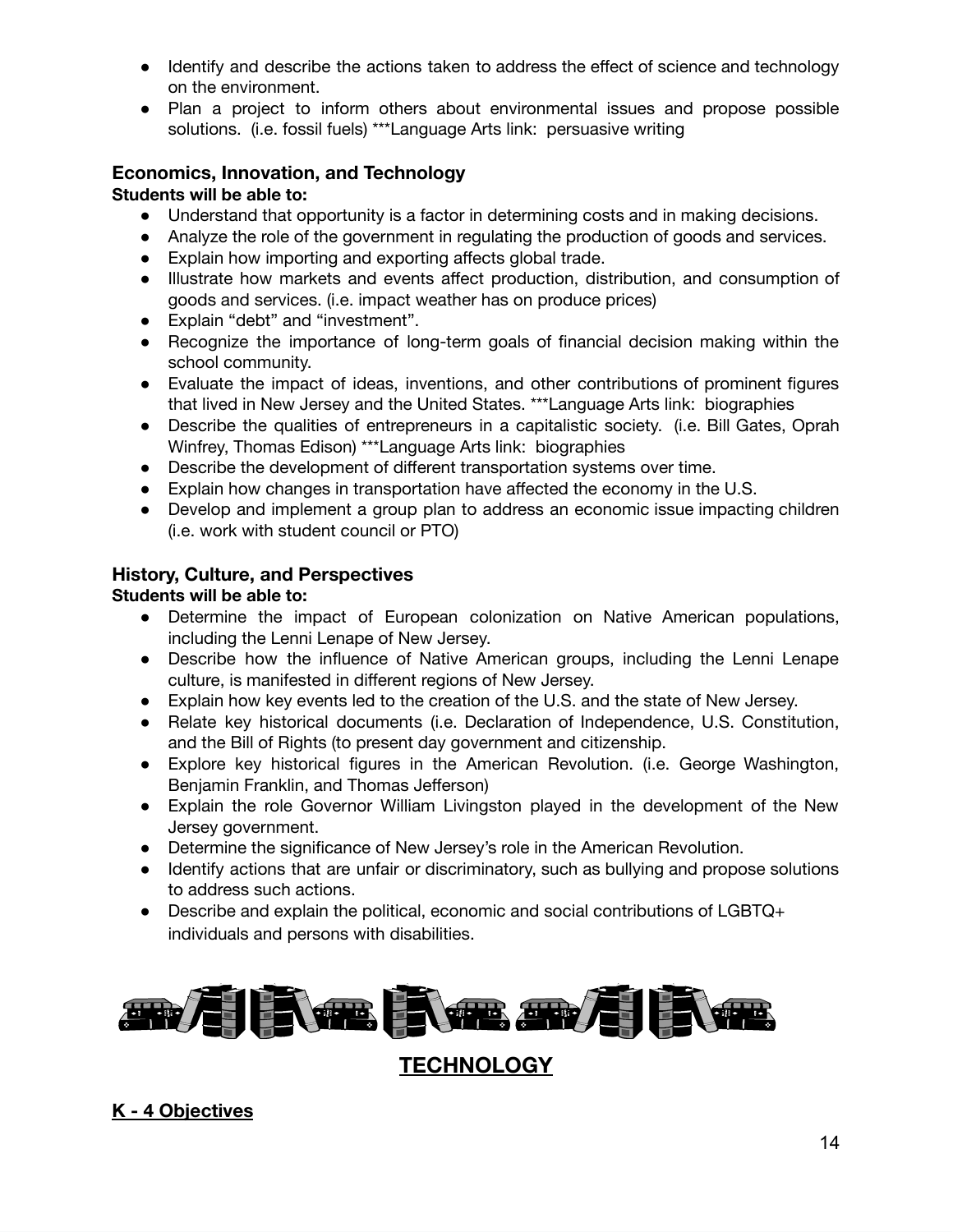## **Technology Operations and Concepts**

- Identify and use the basic features of a computer and its operating system
- Identify basic hardware problems and solve simple problems (i.e. freezing, refresh/stop, force quit, restart, minimizing/closing windows, empty trash, quitting applications, login/logout).
- Use technology terms in daily practice.
- Discuss the common uses of computer applications and hardware and identify their advantages and disadvantages both at home and at school.
- Demonstrates appropriate keyboarding/mouse skills and correct posture.
- Create a document with text using a word processing program.
- Create a visual composition using basic tools (brush, bucket, spray can, color palette, eraser, shape, line and text tools).
- Demonstrate the ability to navigate in developmentally appropriate virtual environments (websites).
- Use a digital camera to take a picture.
- Illustrate and communicate original ideas and stories using digital tools and media-rich resources.
- Produce a media-rich digital story about a significant local event or issue based on first-person interviews.

#### **Digital Citizenship**

- Model legal and ethical behaviors when using both print and non-print information by citing sources.
- Explain the need for each individual, as a member of the global community, to practice cyber safety, cyber security, and cyber ethics when using existing and emerging technologies.
- Analyze the need for and use of copyrights.
- Explain the purpose of an acceptable use policy and the consequences of inappropriate use of technology.

#### **Research and Information Literacy**

- Use the Internet to explore and investigate information with a teacher's support.
- Use digital tools and online resources to explore a problem or issue affecting children, and discuss possible solutions.
- Investigate a problem or issue found in the United States and/or another country from multiple perspectives, evaluate findings, and present possible solutions, using digital tools and online resources for all steps.
- Investigate a problem or issue found in the United States and/or another country from multiple perspectives, evaluate findings, and present possible solutions, using digital tools and online resources for all steps.

#### **Critical Thinking, Problem Solving, and Decision-Making**

- Navigate the basic functions of a browser, including how to open or close windows and use the "back" key.
- Use mapping tools to plan and choose alternate routes to and from various locations.
- Select and apply digital tools to collect, organize, and analyze data that support a scientific finding.

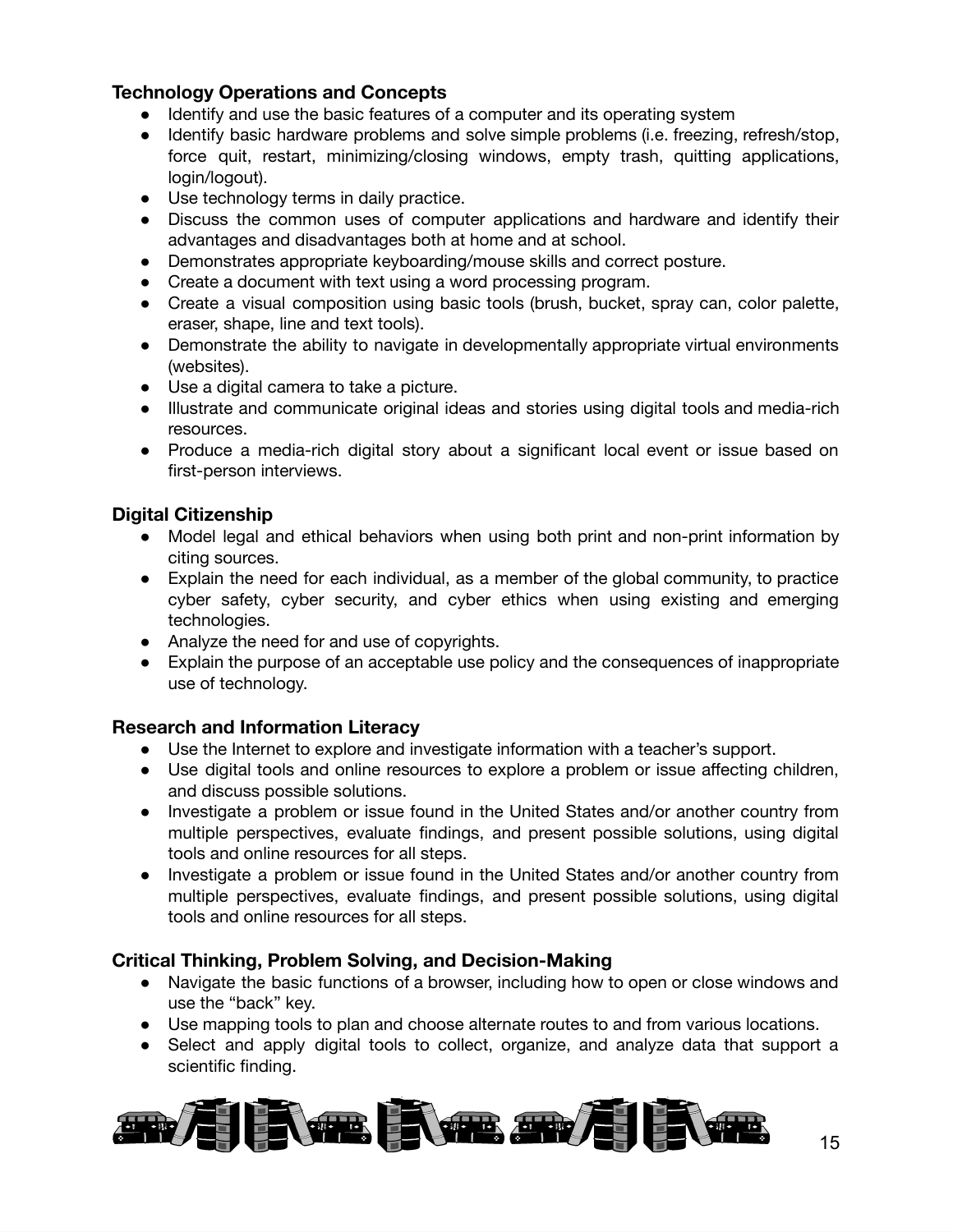# **VISUAL ARTS**

# **Objectives for Grades 3, 4, 5**

#### **The Creative Process**:

- Identify elements of art and principles of design that are evident in everyday life.
- Compare and contrast works of art in various mediums that use the same art elements and principles of design.

#### **History of Arts and Culture**:

- Recognize works of dance, music, theatre, and visual art as a reflection of societal values and beliefs.
- Relate common artistic elements that define distinctive art genres in dance, music, theatre, and visual art.
- Determine the impact of significant contributions of individual artists in dance, music, theatre, and visual art from diverse cultures throughout history.

#### **Performing**:

- Work individually and collaboratively to create two- and three-dimensional works of art that make cohesive visual statements and that employ the elements of art and principles of design.
- Identify common and distinctive characteristics of artworks from diverse cultural and historical eras of visual art using age-appropriate stylistic terminology (e.g., cubist, surreal, optic, impressionistic), and experiment with various compositional approaches influenced by these styles.
- Identify common and distinctive characteristics of genres of visual artworks (e.g., realism, surrealism, abstract/non objective art, conceptual art, and others) using age-appropriate terminology, and experiment with various compositional approaches influenced by these genres.
- Differentiate drawing, painting, ceramics, sculpture, printmaking, textiles, and computer imaging by the physical properties of the resulting artworks, and experiment with various art media and art mediums to create original works of art.
- **●** Collaborate in the creation of works of art using multiple art media and art mediums, and present the completed works in exhibition areas inside and outside the classroom**.**

#### **Aesthetic Responses and Critique Methodologies**

#### **A. Aesthetic Responses**

- Employ basic, discipline-specific arts terminology to categorize works of dance, music, theatre, and visual art according to established classifications.
- Make informed aesthetic responses to artworks based on structural arrangement and personal, cultural, and historical points of view.
- Demonstrate how art communicates ideas about personal and social values and is inspired by an individual's imagination and frame of reference (i.e., personal, social, political, historical context).

#### **B. Critique Methodologies**

• Assess the application of the elements of art and principles of design in dance, music, theatre, and visual artworks using observable, objective criteria.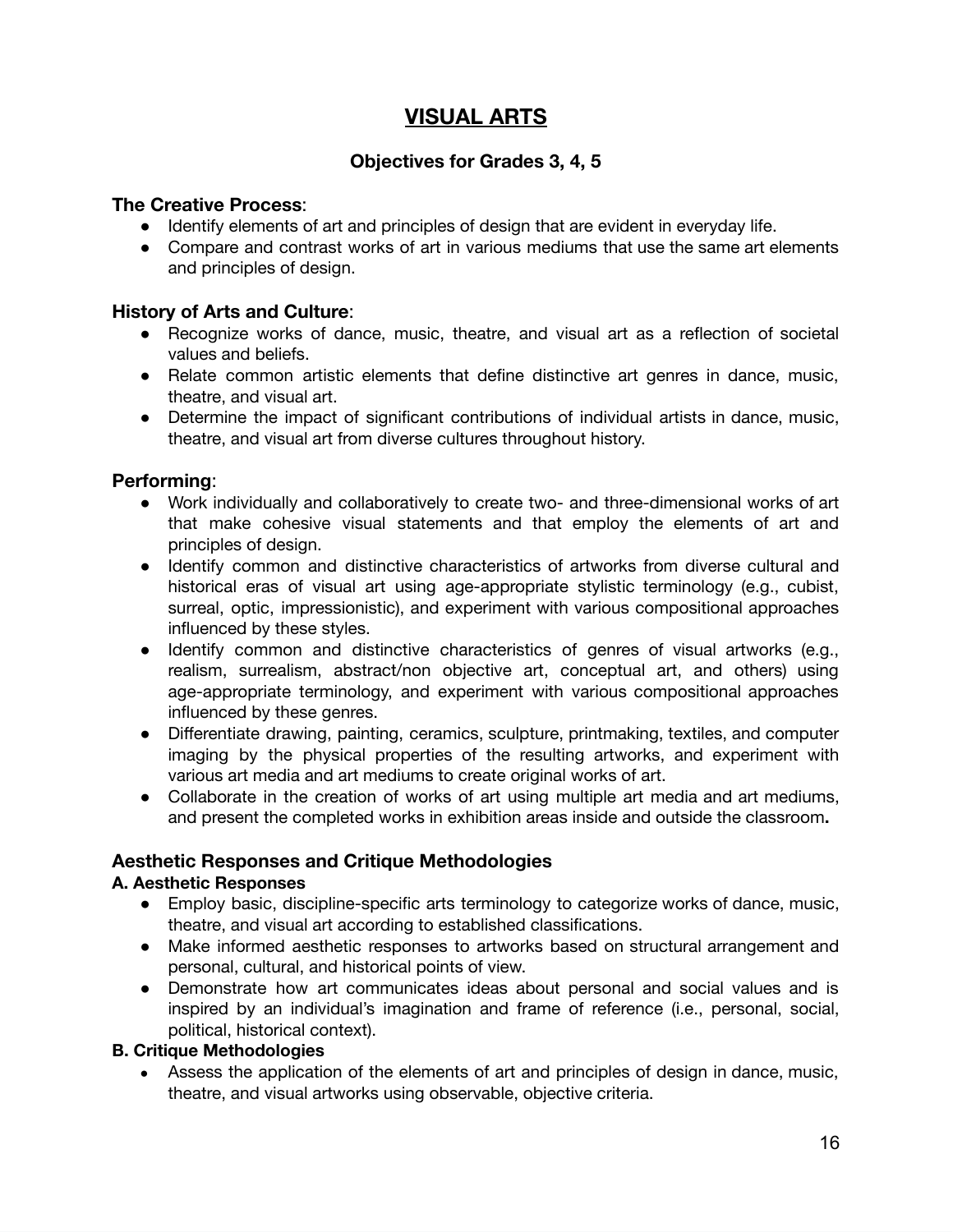- Use evaluative tools, such as rubrics, for self-assessment and to appraise the objectivity of critiques by peers.
- Use discipline-specific arts terminology to evaluate the strengths and weaknesses of works of dance, music, theatre, and visual art.
- Define technical proficiency, using the elements of the arts and principles of design.
- Distinguish ways in which individuals may disagree about the relative merits and effectiveness of artistic choices in the creation and performance of works of dance, music, theatre, and visual art.



# **WORLD LANGUAGE**

# **Telling Time**

## **Students will be able to**:

- State the time in Spanish
- Express specific time of assorted activities.
- Compare and contrast meal and school schedules in target countries and the US

# **Food**

## **Students will be able to**:

- Express food likes and dislikes.
- Identify main meals in target cultures.
- $\bullet$  Identify basic foods; use verbs "to eat" and "to drink" in 1<sup>st</sup>, 2<sup>nd</sup>, and 3<sup>rd</sup> person.
- Use definite/indefinite articles with foods and beverages.

# **House and Home**

#### **Students will be able to**:

- Identify the rooms in a house
- Compare and contrast American houses and those in target countries.
- Locate objects and characters inside and outside the house.



# **LIBRARY/MEDIA**